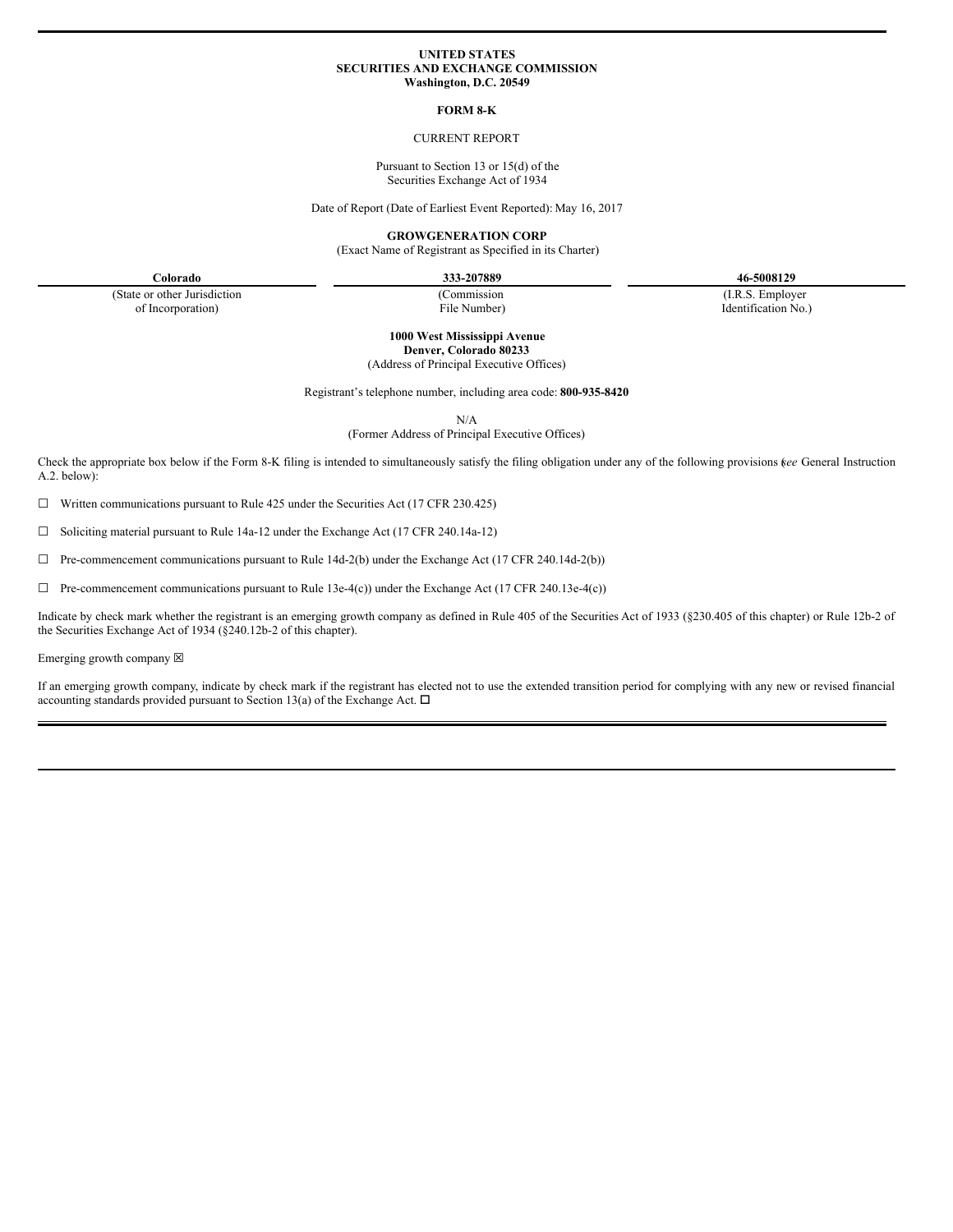# **Section 7 – Regulation FD**

## **Item 7.01. Regulation FD Disclosure**

On May 16, 2017, GrowGeneration, Corp. published a press release regarding its financial highlights for the first quarter of 2017.

A copy of the press release is attached hereto as Exhibit 99.1. The information contained herein and the exhibit attached herewith shall be deemed furnished and not filed.

### **Section 9 – Financial Statements and Exhibits**

## **Item 9.01. Financial Statements and Exhibits**

| Exhibit No. | <i>Description</i>                                            |
|-------------|---------------------------------------------------------------|
| 99.1        | .2017<br>Dro<br>$\cdot$ r Mav<br>dated<br>ase<br>$\mathbf{u}$ |

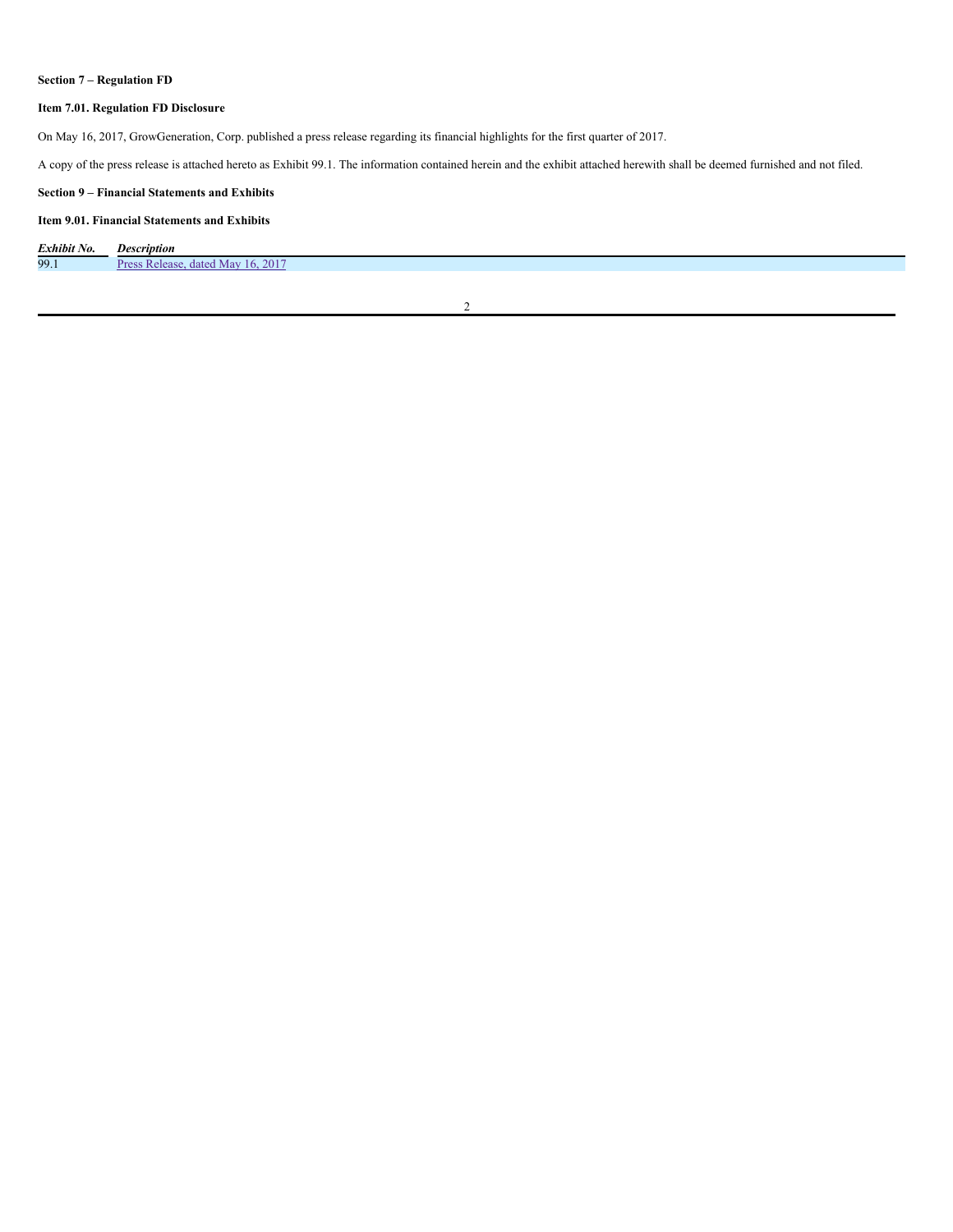# **SIGNATURES**

Pursuant to the requirements of the Securities Exchange Act of 1934, as amended, the Registrant has duly caused this report to be signed on its behalf by the undersigned thereunto duly authorized.

# Date: May 16, 2017 **GrowGeneration Corp.**

By: /s/ Darren Lampert

Name: Darren Lampert **Title: CEO**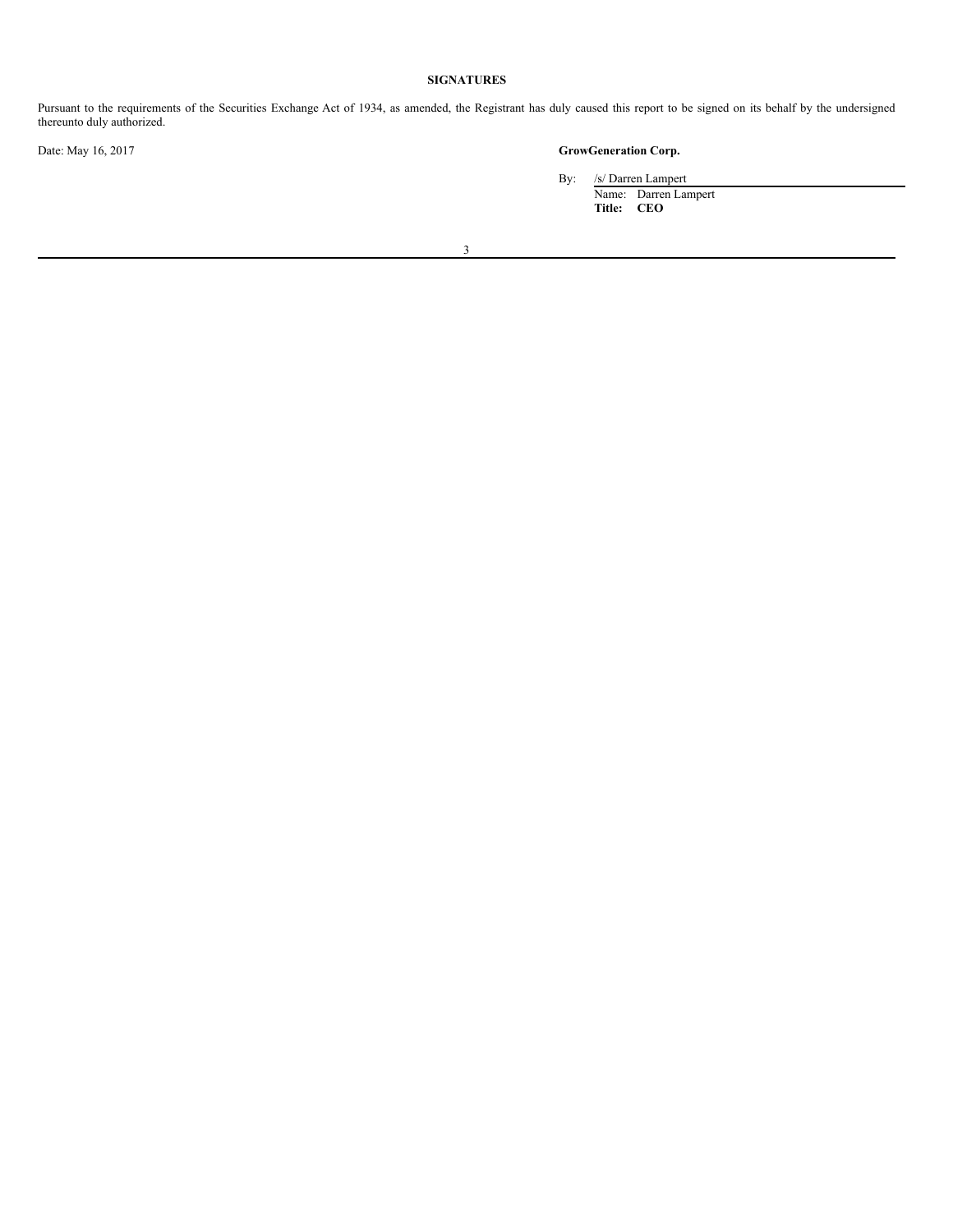### **GrowGeneration Reports Record First Quarter Revenue**

Q1 Revenue up 68% to \$2.6 million; Same-store sales increase 18%

#### Management Continues to Expect \$15 Million in Revenue for 2017

DENVER, May 16, 2017 /PRNewswire/ -- GrowGeneration Corp. (OTCQB: GRWG), ("GrowGen" or the "Company") one of the largest specialty retail hydroponic and organic gardening stores, selling to both the commercial and home cannabis markets, with currently 12 locations, today reported financial results for its first quarter ended March 31, 2017.

#### **First Quarter 2017 Financial Highlights:**

- Revenue of \$2.6 million, up 68% compared to the first quarter of 2016
- Same-store sales increased 18% compared to the first quarter of 2016
- Net loss of \$283,000, inclusive of \$97,000 in non-cash depreciation and stock-based compensation expense, compared to a net loss of \$79,000 in the first quarter of 2016
- The Company had \$1.3 million in cash as of March 31 and \$2.9 million as of May 16, 2017

Darren Lampert, Co-Founder and CEO, said, "This was a record quarter of sales for GrowGeneration, clearly demonstrating the demand for our products and the scalability of our business as we continue our expansion plans. The first quarter was the fifth consecutive quarter of sequential revenue growth, and our second quarter is off to a robust start with April setting a new monthly record and surpassing the \$1.0 million monthly sales mark for the first time in the history of the Company."

"We are aggressively expanding our business in California, Nevada, Michigan, Massachusetts, Maine, and the state of Washington," added Mr. Lampert. "In addition to the recently opened California and Nevada markets, the Company plans to initiate sales in Washington, Michigan and New England in the second quarter. With the new markets, we have planned for 2017, along with continued same-store sales growth, revenue for 2017 is projected to be approximately \$15 million."

#### **First Quarter 2017 Financial Results:**

Revenues for the quarter ended March 31, 2017 increased 68% to \$2.6 million, compared to \$1.5 million for the quarter ended March 31, 2016.

#### **Same Store Sales:**

For the period ended March 31, 2017, the Company had a total of six stores opened more than one year, generating net revenue of \$1.5 million, compared to \$1.3 million for the same six stores for the period ended March 31, 2016, an increase of approximately \$220,000. The four stores opened less than one year generated \$1.0 million for the quarter ended March 31, 2017. Sales from the recently opened Denver South and San Bernardino stores will start being reflected in the Company's financial results in the second quarter. In April, management consolidated the Pueblo South store into the other two Pueblo stores.

Cost of sales for the period ended March 31, 2017 increased \$850,000 to \$1.9 million as compared to \$1.0 million for the period ended March 31, 2016. The increase was due to increased sales. Gross profit was \$681,000 for the period ended March 31, 2017, resulting in a 26% gross margin, compared to \$492,000, or a 32% gross margin, for the period ended March 31, 2016. The margin decrease was due to an increase in the number of commercial accounts, which are generally higher revenue, lower margin accounts. As the Company continues to scale, inventory and operating efficiencies are expected to begin to be recognized in higher margins and operating profit, and management expects margins to trend back up to normalized levels in the second half of the year.

Operating expenses for the period ended March 31, 2017 increased \$393,000 to \$963,000, as compared to \$570,000 for the period ended March 31, 2016. The increase was mainly due to increased payroll expense and rent expense associated with the opening of new stores, as well as professional fees, travel expense and other non-cash expenses.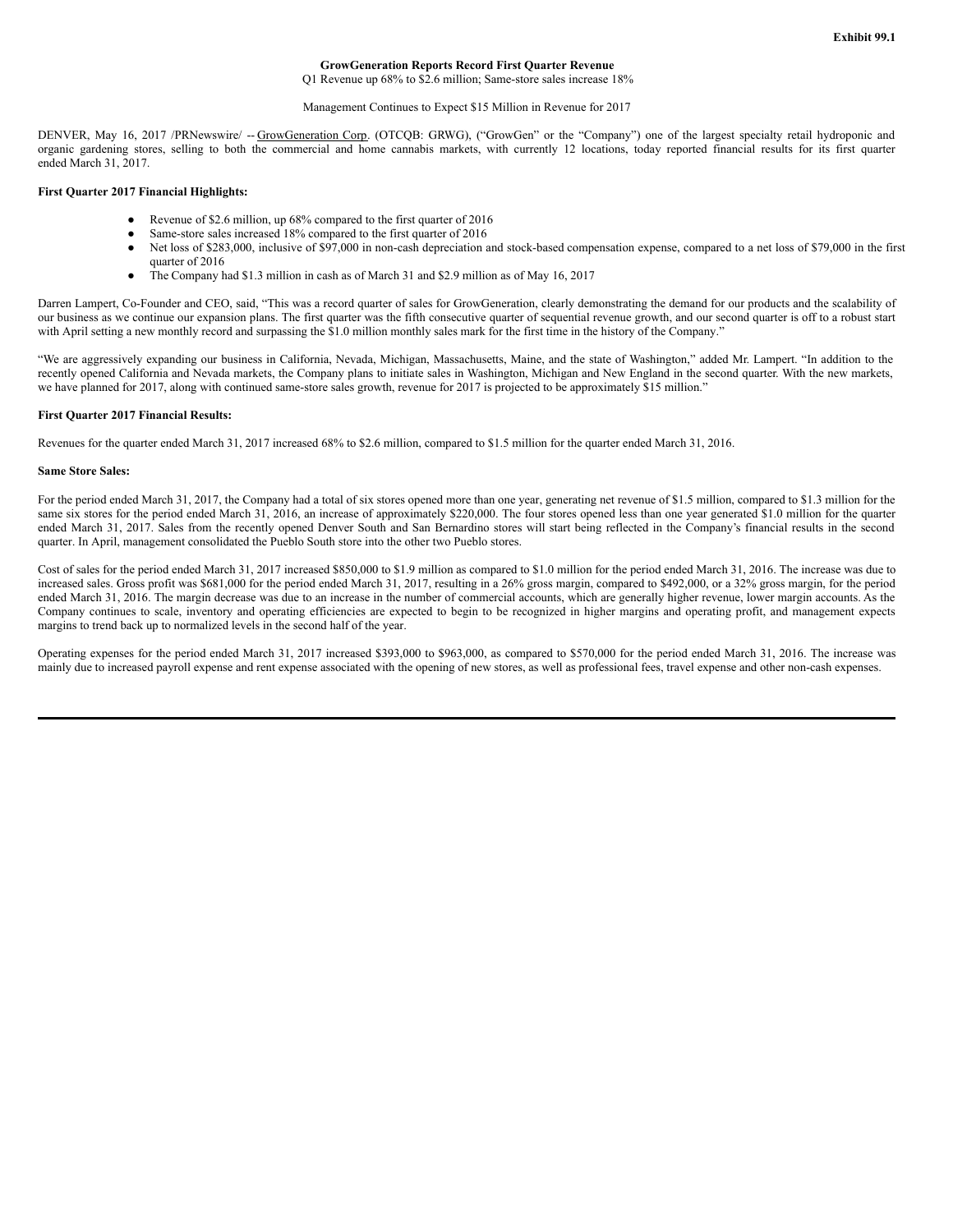For the period ended March 31, 2017, the Company reported a net loss of \$283,309, or (\$0.02) per basic and diluted share, compared with a net loss of \$78,844, or (\$0.01) per basic and diluted share, in the period ended March 31, 2016. The increase was mainly due to increases in payroll, that included the hiring of a new Chief Operating Officer, \$100,000 in one-time expenses related to the expenses related to a recent capital raise, the closing of the Santa Rosa store, and the acquisition of assets from Sonoma Hydro.

#### **Balance Sheet Summary**

As of March 31, 2017, the Company had \$1.3 million in cash and \$5.4 million in total current assets compared with \$607,000 and \$3.6 million, respectively, as of December 31, 2016. Current liabilities were \$1.2 million at March 31, 2017, compared to \$843,000 at December 31, 2016. The Company ended the March 31, 2017 period with a working capital surplus of \$4.2 million compared to \$2.8 million for the period ended December 31, 2016. The Company raised \$2.15 million in equity capital during the period ended March 31, 2017 through the issuance of common stock and the exercise of warrants and has raised \$5.5 million since inception. The Company has \$2.9 million in cash as of May 16, 2017.

Adjusted EBITDA for the quarter ended March 31, 2017 totaled \$(184,635) compared to adjusted EBITDA of \$17,944 for the quarter ended March 31, 2016 (*see definition and further discussion about the presentation of a EBITDA, a non-GAAP term, below).*

#### **Use of Non-GAAP Financial Information**

The Company believes that the presentation of results excluding certain items in "Adjusted EBITDA," such as non-cash equity compensation charges, provides meaningful supplemental information to both management and investors, facilitating the evaluation of performance across reporting periods. The Company uses these non-GAAP measures for internal planning and reporting purposes. These non-GAAP measures are not in accordance with, or an alternative for, generally accepted accounting principles and may be different from non-GAAP measures used by other companies. The presentation of this additional information is not meant to be considered in isolation or as a substitute for net income or net income per share prepared in accordance with generally accepted accounting principles.

Set forth below is a reconciliation of Adjusted EBITDA to net income (loss):

|                                                                                 |           | <b>Three Months Ended</b> |           |  |  |
|---------------------------------------------------------------------------------|-----------|---------------------------|-----------|--|--|
|                                                                                 | 3/31/2017 |                           | 3/31/2016 |  |  |
| Net loss                                                                        |           | (283, 309)                | (78, 844) |  |  |
| Interest                                                                        |           | 1,151                     | 553       |  |  |
| Depreciation and Amortization                                                   |           | 20.523                    | 9,902     |  |  |
| Stock based compensation (option comp, warrant comp, stock issued for services) |           | 77,000                    | 86,333    |  |  |
|                                                                                 |           |                           |           |  |  |
| <b>Adjusted EBITDA</b>                                                          |           | (184.635)                 | 17.944    |  |  |

#### **About GrowGeneration Corp.:**

GrowGeneration Corp. ("GrowGen") owns and operates specialty retail hydroponic and organic gardening stores. Currently, GrowGen has 12 stores, which includes 9 locations in Colorado, two locations in California and one location in Las Vegas. GrowGen carries and sells thousands of products, including organic nutrients and soils, advanced lighting technology and state of the art hydroponic equipment to be used indoors and outdoors by commercial and home growers. Our mission is to own and operate GrowGeneration branded stores in all the major legalized cannabis states. Management estimates that roughly 1,000 hydroponic stores are in operation in the U.S. According to New Frontier Data, the U.S. cannabis market was \$5.7 billion in 2015 and is expected to have reached \$7.2 billion at the end of 2016. By 2020 the market is estimated to reach over \$23 billion with a compound annual growth rate of 32%.

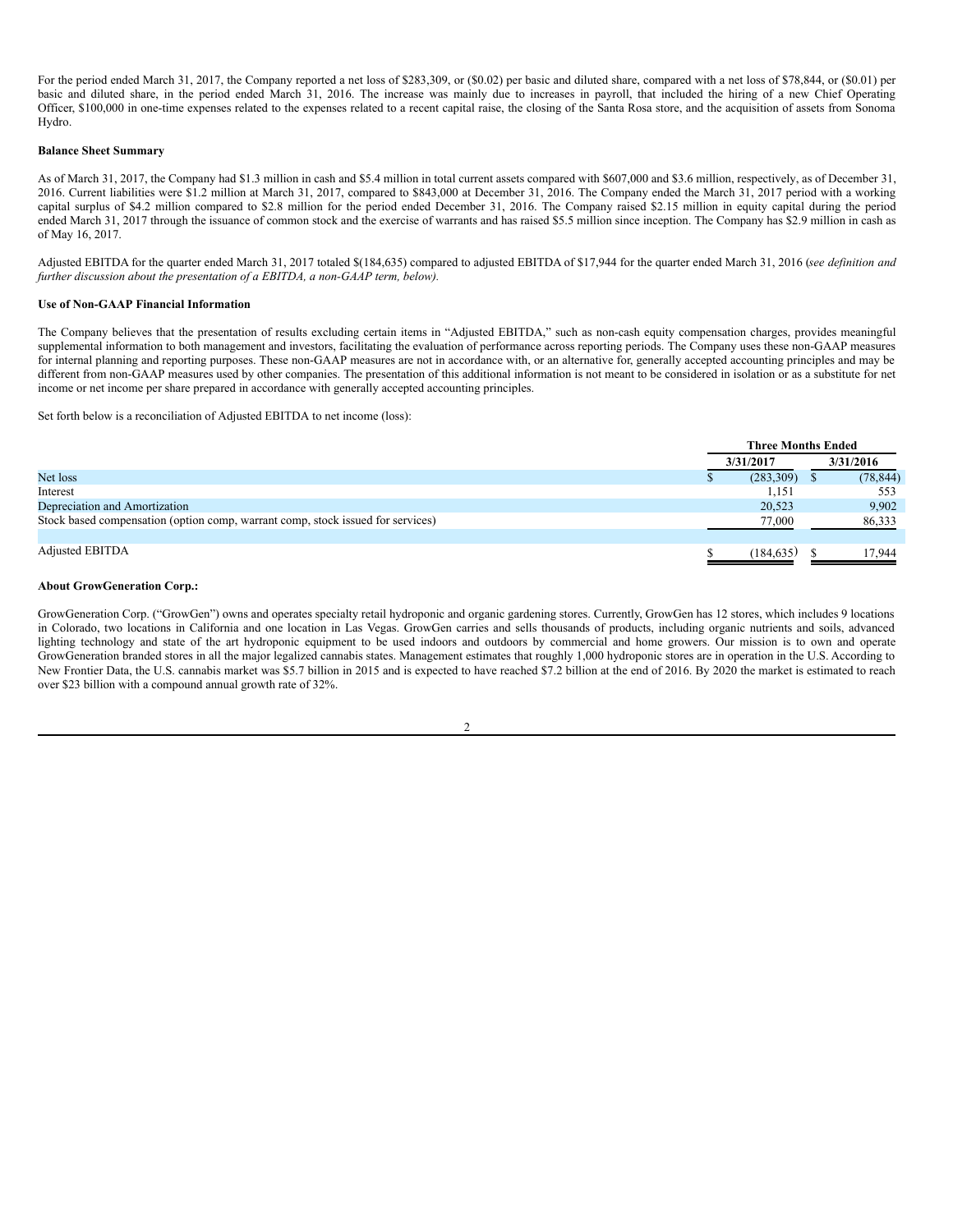### <span id="page-5-0"></span>**Forward Looking Statements:**

This press release may include predictions, estimates or other information that might be considered forward-looking within the meaning of applicable securities laws. While these forward-looking statements represent our current judgments, they are subject to risks and uncertainties that could cause actual results to differ materially. You are cautioned not to place undue reliance on these forward-looking statements, which reflect our opinions only as of the date of this release. Please keep in mind that we are not obligating ourselves to revise or publicly release the results of any revision to these forward-looking statements in light of new information or future events. When used herein, words such as "look forward," "believe," "continue," "building," or variations of such words and similar expressions are intended to identify forward-looking statements. Factors that could cause actual results to differ materially from those contemplated in any forward-looking statements made by us herein are often discussed in filings we make with the United States Securities and Exchange Commission, available at: www.sec.gov, and on our website, at: www.growgeneration.com.

Connect: Website: www.GrowGeneration.com Facebook:GrowGenerationCorp Twitter: @GrowGenOK Instagram: Growgeneration\_corp

Company Inquiries: GrowGeneration Corp. 610-216-0057 michael@growgeneration.com

Investors: Brett Maas Managing Partner, Hayden IR  $(646)$  536-7331 brett@haydenir.com

3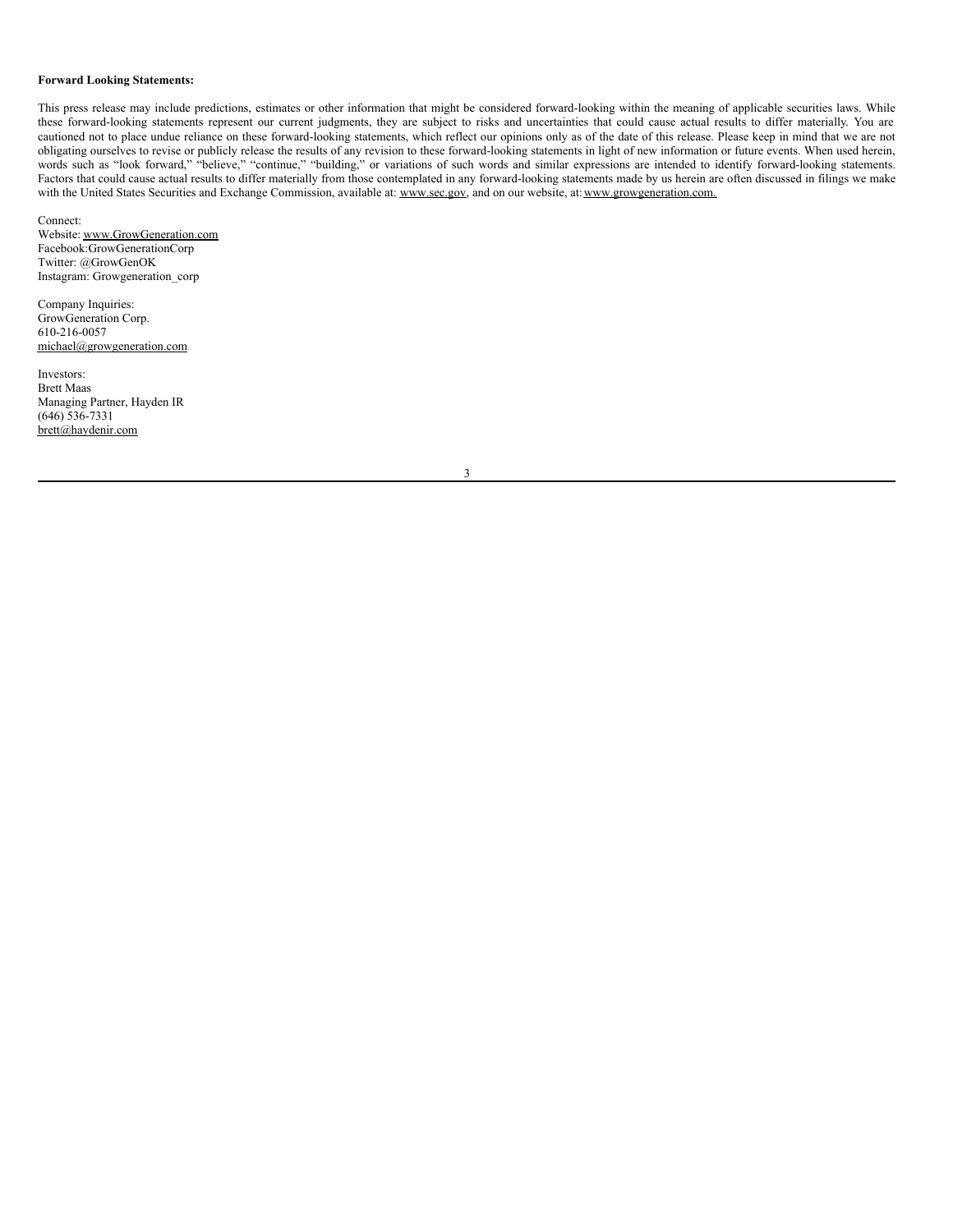#### **GROWGENERATION CORPORATION AND SUBSIDIARIES CONSOLIDATED BALANCE SHEET** (Unaudited)

|                                                                                                                                        |    | March 31, 2017<br>Unaudited |              | December 31,<br>2016 |
|----------------------------------------------------------------------------------------------------------------------------------------|----|-----------------------------|--------------|----------------------|
| <b>ASSETS</b>                                                                                                                          |    |                             |              |                      |
| Current assets:                                                                                                                        |    |                             |              |                      |
| Cash                                                                                                                                   | S  | 1.324.221                   | $\mathbf{s}$ | 606,644              |
| Accounts receivable, net of allowance for doubtful accounts of \$47,829 at March 31, 2017 and December 31, 2016                        |    | 507,582                     |              | 391,235              |
| Inventory                                                                                                                              |    | 3,517,440                   |              | 2,574,438            |
| Prepaid expenses and other current assets                                                                                              |    | 31,765                      |              | 35,256               |
| Total current assets                                                                                                                   |    | 5.381.008                   |              | 3,607,573            |
| Property and equipment, net                                                                                                            |    | 653,290                     |              | 549,854              |
| Intangible assets, net                                                                                                                 |    | 5,833                       |              |                      |
| Goodwill                                                                                                                               |    | 493,000                     |              | 243,000              |
| Other assets                                                                                                                           |    | 65,704                      |              | 42,526               |
| <b>TOTAL ASSETS</b>                                                                                                                    | S  | 6,598,805                   |              | 4,442,953            |
|                                                                                                                                        |    |                             |              |                      |
| <b>LIABILITIES &amp; STOCKHOLDERS' EQUITY</b>                                                                                          |    |                             |              |                      |
| Current liabilities:                                                                                                                   |    |                             |              |                      |
| Accounts payable                                                                                                                       | \$ | 813,957                     | $\mathbb{S}$ | 535,913              |
| Payroll and payroll tax liabilities                                                                                                    |    | 97.333                      |              | 77,068               |
| Customer deposits                                                                                                                      |    | 19,340                      |              | 51,672               |
| Sales tax payable                                                                                                                      |    | 65,884                      |              | 46,942               |
| Short term borrowings                                                                                                                  |    | 130,797                     |              | 107,880              |
| Current portion of long term debt                                                                                                      |    | 23,443                      |              | 23,443               |
| Total current liabilities                                                                                                              |    | 1,150,754                   |              | 842,918              |
| Long term debt, net of current portion                                                                                                 |    | 35,931                      |              | 41,726               |
| <b>Total liabilities</b>                                                                                                               |    | 1,186,685                   |              | 884,644              |
| Commitments and contingencies                                                                                                          |    |                             |              |                      |
| Stockholders' Equity:                                                                                                                  |    |                             |              |                      |
| Common stock; \$.001 par value; 100,000,000 shares authorized; 13,386,406 and 11,742834 shares issued and outstanding 2017 and<br>2016 |    | 13.386                      |              | 11.743               |
| Additional paid-in capital                                                                                                             |    | 6,831,698                   |              | 4,696,221            |
| Accumulated deficit                                                                                                                    |    | (1,432,964)                 |              | (1,149,655)          |
| Total stockholders' equity                                                                                                             |    | 5,412,120                   |              | 3,558,309            |
| TOTAL LIABILITIES AND STOCKHOLDERS' EQUITY                                                                                             | \$ | 6,598,805                   | \$           | 4,442,953            |

4